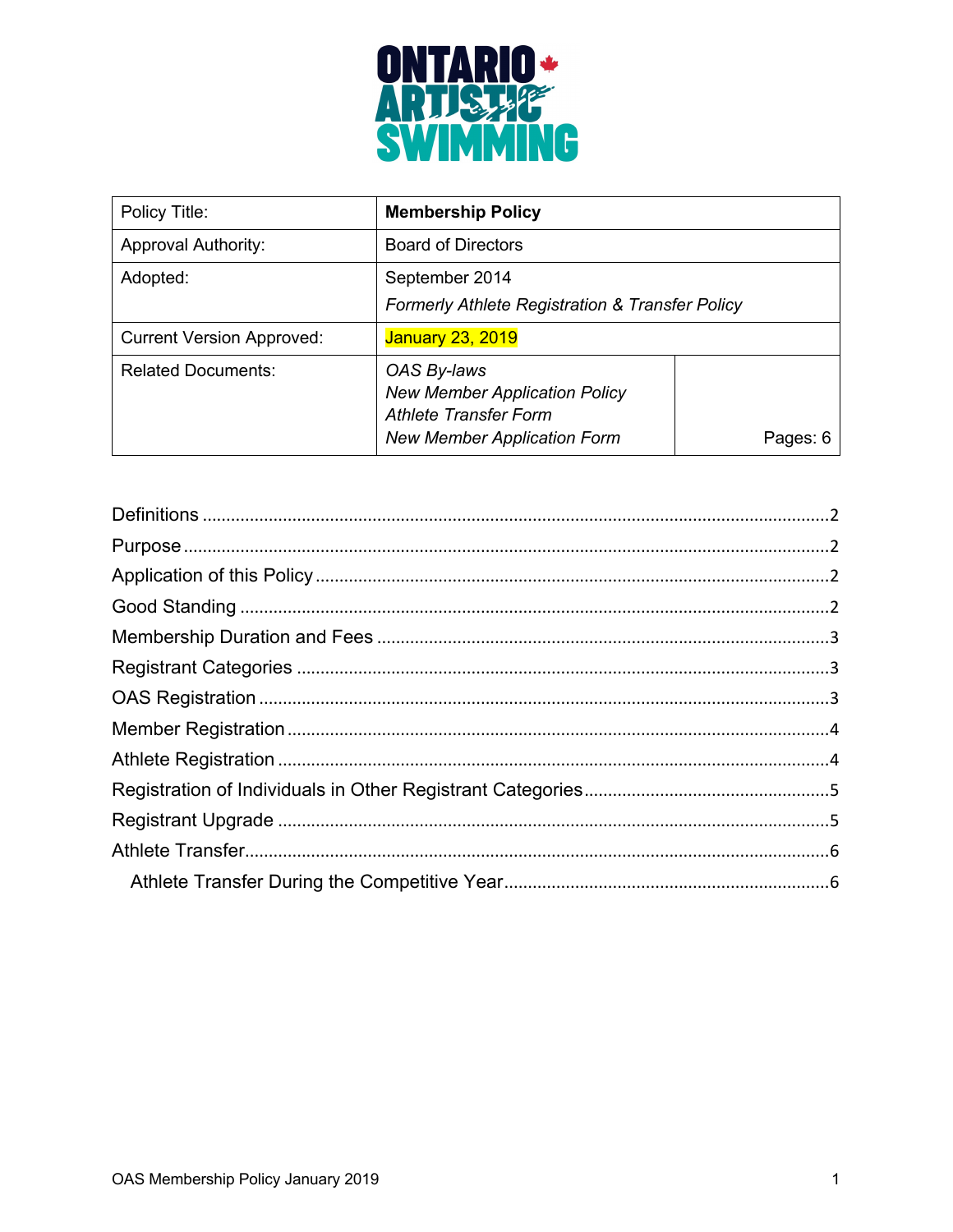

#### **Definitions**

The following terms have these meanings in this Code:

- "*CAS*" refers to Canada Artistic Swimming;
- "*Including*" means including but not limited to;
- *"Member"* means the Regional Training Centre, Ontario and any Competitive, Recreational, Scholastic, University artistic swimming club or AquaGo! or Trillium awards program provider;
- "*OAS*" refers to Ontario Artistic Swimming; and
- "*Registrant*" means any club or individual that has fulfilled the requirements of registration as required by OAS and has paid any associated registration fees to OAS. OAS uses the Registrant categories and definitions established by CAS. A complete list of Registrant categories can be found in the CAS *Registration Policy*.

#### Purpose

The purpose of this Policy is to clarify rules relating to Member and Registrant registration with OAS as well as rules and procedures for Registrant upgrades and athletes transferring club affiliation within Ontario.

## Application of this Policy

This Policy applies to OAS and its Members.

## Good Standing

A Member or Registrant will be in good standing provided that the Member or Registrant:

- 1. Has complied with their governing bylaws, policies and rules;
- 2. Has completed and submitted all required documents;
- 3. Has made all required payments;
- 4. Is not subject to a disciplinary investigation or action, or if subject to disciplinary action previously, has satisfied all terms;
- 5. Is not presently suspended or expelled or had other membership restrictions or sanctions imposed.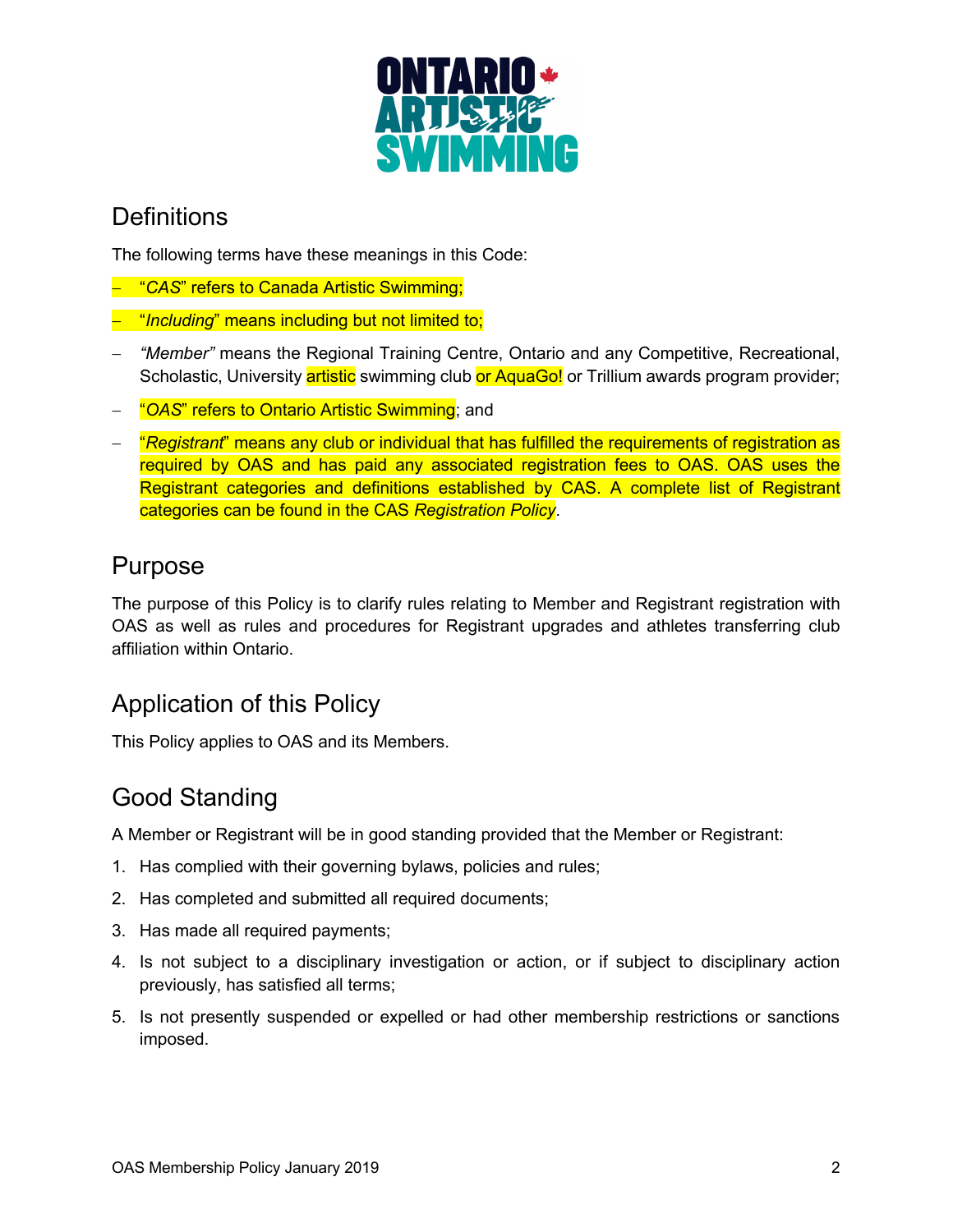

### Membership Duration and Fees

- 1. The OAS membership year is from October 1 to September 30. Members will re-apply annually.
- 2. OAS membership fees will be determined annually by the OAS Board of Directors.
- 3. OAS will advise Members of CAS and OAS membership fees in advance of each competitive season.
- 4. Registrants acting in more than one role (e.g., Competitive Athlete Registrant and Competitive Coach or Competitive Coach and Provincial Official) are required to pay only one registration fee. The required registration fee will be of the **highest** fee.

## Registrant Categories

OAS will use the registrant categories and definitions established by CAS and described in the CAS *Registration Policy*, which is available at https://artisticswimming.ca.

# OAS Registration

- 1. The registration deadline for all registrant categories other than Coaches is October 15 of each membership year. The registration deadline for Coaches is September 15 of each membership year.
- 2. All Competitive Program Registrants including Limited Competitive (Novice), Competitive AWAD and Competitive Masters' Program Registrants must be registered and entered in the CAS registration system by October 15 of each year or fines for late registration may apply.
- 3. Registration for Recreational Program Registrants, Coaches, Officials and Affiliated Individuals (e.g., Volunteers) is due by October 15 of each year, however registrations for new registrants will be accepted by OAS throughout the membership year.
- 4. Information on new Registrants (e.g., Recreational Program Registrants or Coaches) must be entered in the CAS registration system and registration fees paid within 30 calendar days following acceptance by the Member or fines for late registration may apply.
- 5. Information on Short-term Recreational Program Registrants (i.e., athletes that participate in summer camps, seasonal programs or other types of non-competitive programming for a period of six weeks or less in one membership year) must be entered in the CAS registration system and registration fees paid within 30 calendar days following the start of the short-term program.
- 6. Members are responsible for ensuring that Registrant information in the CAS registration system is accurate, complete and up-to-date throughout the membership year.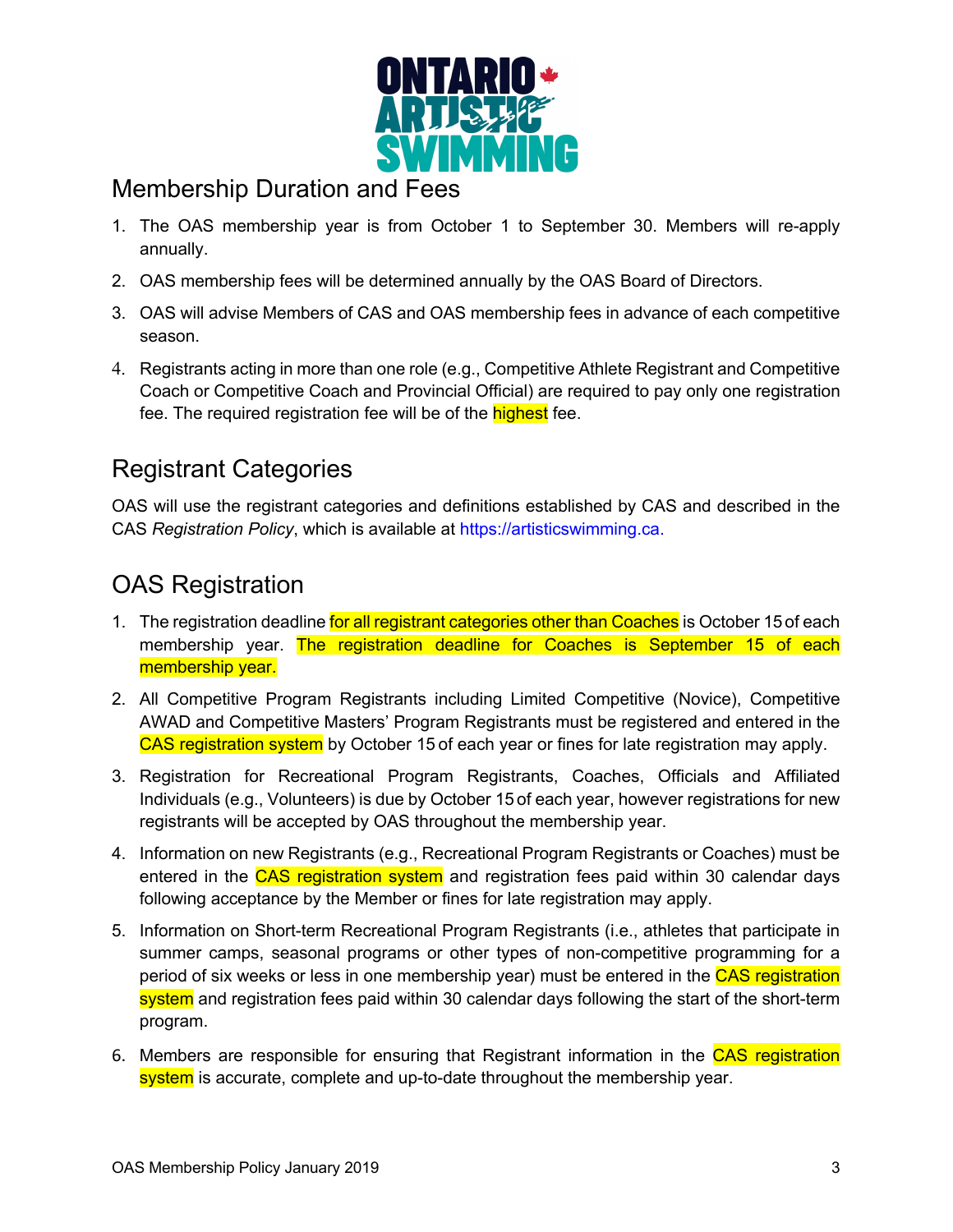

#### Member Registration

- 1. Member registration is complete when:
	- The Member is in good standing;
	- The Member has completed registration requirements with OAS;
	- Registration has been completed in the CAS registration system;
	- Applicable registration fees have been paid; and
	- The Member Contact Roster Form and Compliance Certificate has been submitted to OAS.

## Athlete Registration

- 1. When athletes register with a Member it is essential that the Member collects appropriate personal information about them. The type of information that should be collected on registration includes:
	- Name and contact information including email address;
	- Parent or quardian name and contact information for minor athletes;
	- Date of birth;
	- Medical information including allergies, existing medical conditions or disability;
	- Waiver & Release of Liability (18+) or Participant Agreement for Minor Child (minors);
	- Photograph & Personal Information Permission; and
	- Agreement to Receive Electronic Communications.
- 2. Members must review valid, government-issued identification (e.g., a birth certificate or passport) for all new Competitive Program Registrants including Limited Competitive (Novice), Competitive AWAD and Competitive Masters' Program Registrants to verify date of birth.
- 3. Athlete registration is complete when:
	- The athlete is in good standing;
	- The athlete has made an application for registration in a manner prescribed by the Member and the Member has accepted the application;
	- Registration fees have been paid as prescribed by the Member; and
	- The Member has registered the athlete in the manner prescribed by OAS including entering information about the athlete in the CAS registration system.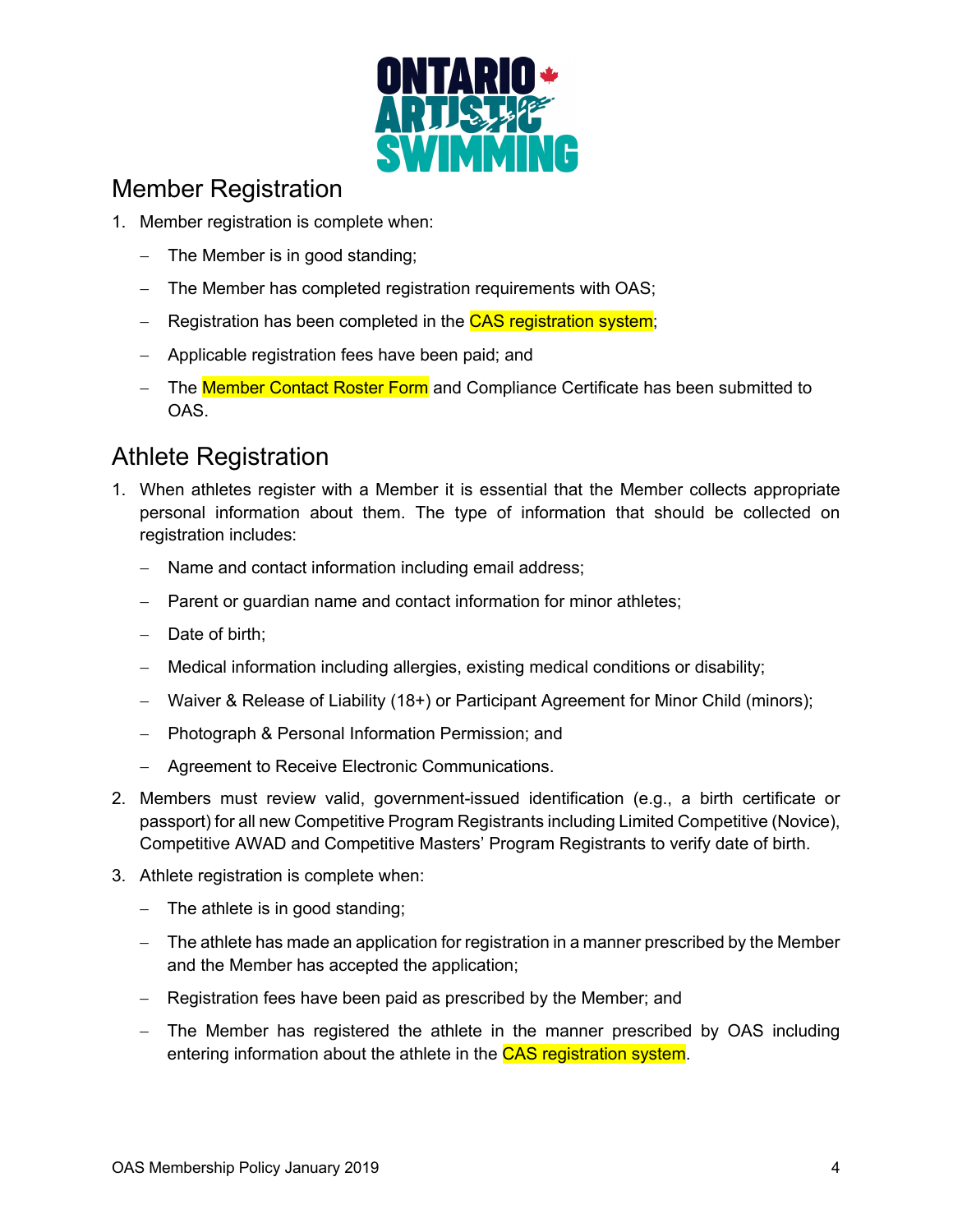

- 4. Athletes whose applications have been accepted by the Member but are not yet entered in the CAS registration system will be considered registered with OAS prior to any deadline prescribed by OAS.
- 5. Members must report to OAS any athlete that has not paid the appropriate fees from the prior competitive year or is not in good standing by **August 1** of each membership year.
- 6. Athletes may not be considered registered with OAS where the athlete is reported to OAS as not in good standing as a result of outstanding fees from the prior competitive year. It is OAS's expectation that Members make a diligent and honest effort to collect any outstanding fees prior to the registration deadline of October 15.
- 7. A Registrant may challenge a Member's determination that he or she is not in good standing using the Complaint and Appeal process set out in the OAS Conduct Policy.

#### Registration of Individuals in Other Registrant Categories

- The type of information that should be collected by Members for non-athlete Registrants includes:
	- Name and contact information including email address; and
	- Waiver & Release of Liability (18+) or Participant Agreement for Minor Child (minors) for Coaches, Officials and Affiliated Individuals Registrants, excluding Volunteers.
- Registration of individuals in Other Registrant Categories is complete when:
	- The individual is in good standing;
	- Registration fees have been paid as prescribed by OAS;
	- The Member has registered the individual in the manner prescribed by OAS including entering information about the individual in the CAS registration system.
- Coach Registrants must register themselves directly with OAS by no later than September 15 of each membership year by entering their information in the CAS registration system and submitting the applicable registration fees.
- Officials Registrants may choose to register themselves directly with OAS by entering their information in the CAS registration system, submitting the applicable registration fees and completing the Officials Availability Form and Officials Conflict of Interest Form, which are available at http://ontarioartisticswimming.ca.

## Registrant Upgrade

1. In the event an athlete is upgraded from a recreational to competitive swimmer during the course of the membership year, the Member must advise OAS immediately by entering the athlete information in the CAS registration system. All necessary documentation and